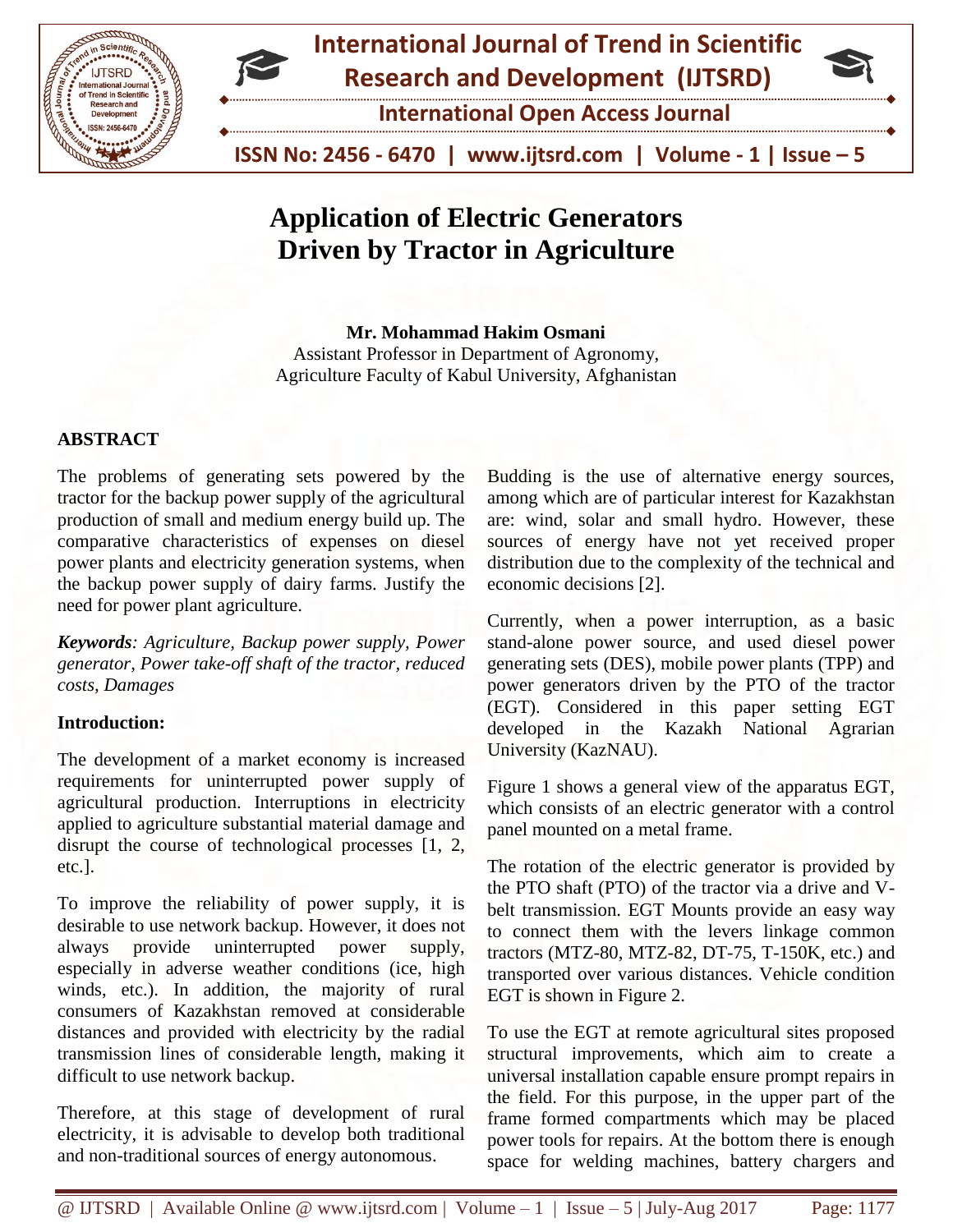#### International Journal of Trend in Scientific Research and Development (IJTSRD) ISSN: 2456-6470

earthling. Shield EGT control is equipped with a three-phase and single-phase outputs.



**Figure 1 - EGT Construction**



**Figure 2 - EGT in transport position**

Installation starts from the moment when the tractor PTO (power take off shaft) and bring his speed about 1000 rev / min. After that starts the generator and the control room equipment show the relevant data.

Connecting the electrical load must be accompanied by the regulation and maintenance of the rated voltage and frequency. The first is governed by the handle on the control panel, the second - the tractor engine speed.

Under normal conditions, electricity consumer groups of EGT via the existing distribution points, cabinets or panels.

If you change the place of work EGT rises via the tractor hydraulics and transported to the required distance. When long-distance transportation of installation immersed in the trailer or the car body.

Thus, the proposed EGT simple in execution and maintenance, mobile, reliable in operation and does not require special storage facilities. As the power generator can be used, new and second-hand (available in farms) synchronous generators of different brands and types without design changes.

Application backup independent source would be economically justified if the annual costs given to it will be equal to or less than the expected annual damage from power outages:

$$
W \leq V(1)
$$

Where V - the total annual damage in agricultural production from power interruptions, tengeyear.

The effectiveness of the use of reserve power supply of DES during breaks large objects livestock and poultry proved in a number of references [1, 2, etc.].

However, now in the agriculture of Kazakhstan functioning set of livestock small and medium sized farms (dairy farms with 400 cows or less, for cattle fattening farm for 6000 heads and smaller, and the like), which produced most of the agricultural products [1, 2, etc.].

For these farms small and medium power condition of the effectiveness of backup (1) of the ECT, in most cases impossible, since a relatively small value of the total annual damage caused by interruptions in the centralized power have not always compete with standalone redundancy costs. For example, in Figure 3 shows the dependence of the average damage to the dairy farm (ITF) for 200 cows and reduced annual costs for the installation of stationary diesel power station and EGT 30 kW of varying lengths for the year electricity supply interruptions.

Damage to agricultural production by power outages on the farm under consideration is determined by the method of [3]. This approach is applicable to the determination of damage to agricultural facilities low power, since their manufacturing processes are typically relatively short mode.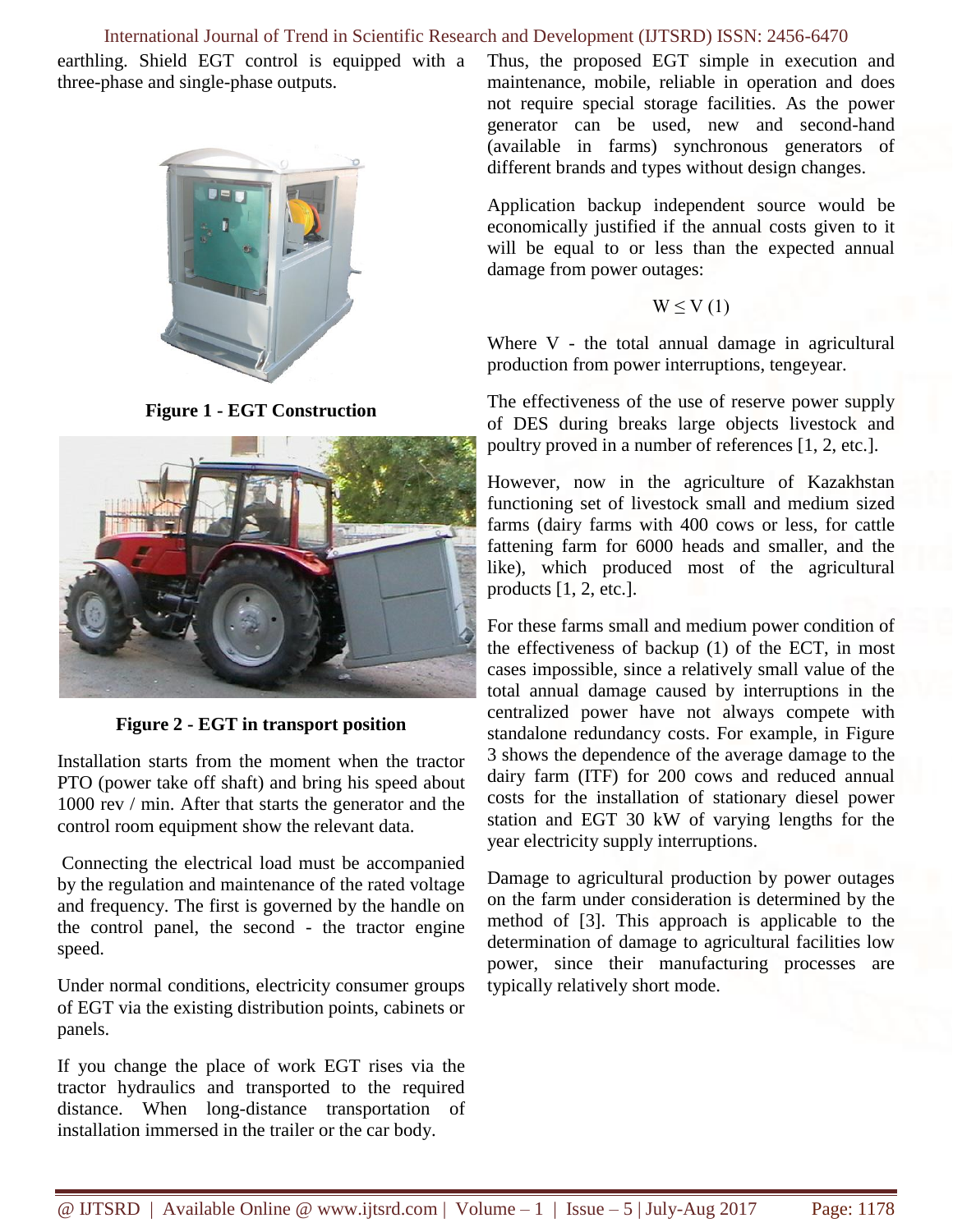

**Figure 3 - Dependence of reduced annual costs of DES and EGT**

30 kW of power interruption time:

1- for the DPP; 2 - HRT; 3 - average damage MTF for 200 cows

Comparison of dependencies in Figure 3 shows that the average duration of different outages effectiveness of EGT is reached at about 100 hours or more, and the installation of stationary diesel power station on the MTF for 200 cows is economically inexpedient.

A similar comparison of such indicators for the TFM 400 cows (Figure 4) shows that the effectiveness of EGT is reached when the average duration of power interruption of about 70 ... 80 hours, and stationary diesel power station - at 180 hours or more.

Given that the average duration of most farms is 150 hours [4, 5, etc.], It is easy to verify the effectiveness of EGT driven tractors for many agricultural enterprises.

The effectiveness of the autonomous redundancy will increase significantly when using mobile autonomous energy sources, as these sources during a power interruption; you can reserve several agricultural facilities of low power. This contributes to the relatively short-term operation of agricultural power consumers.